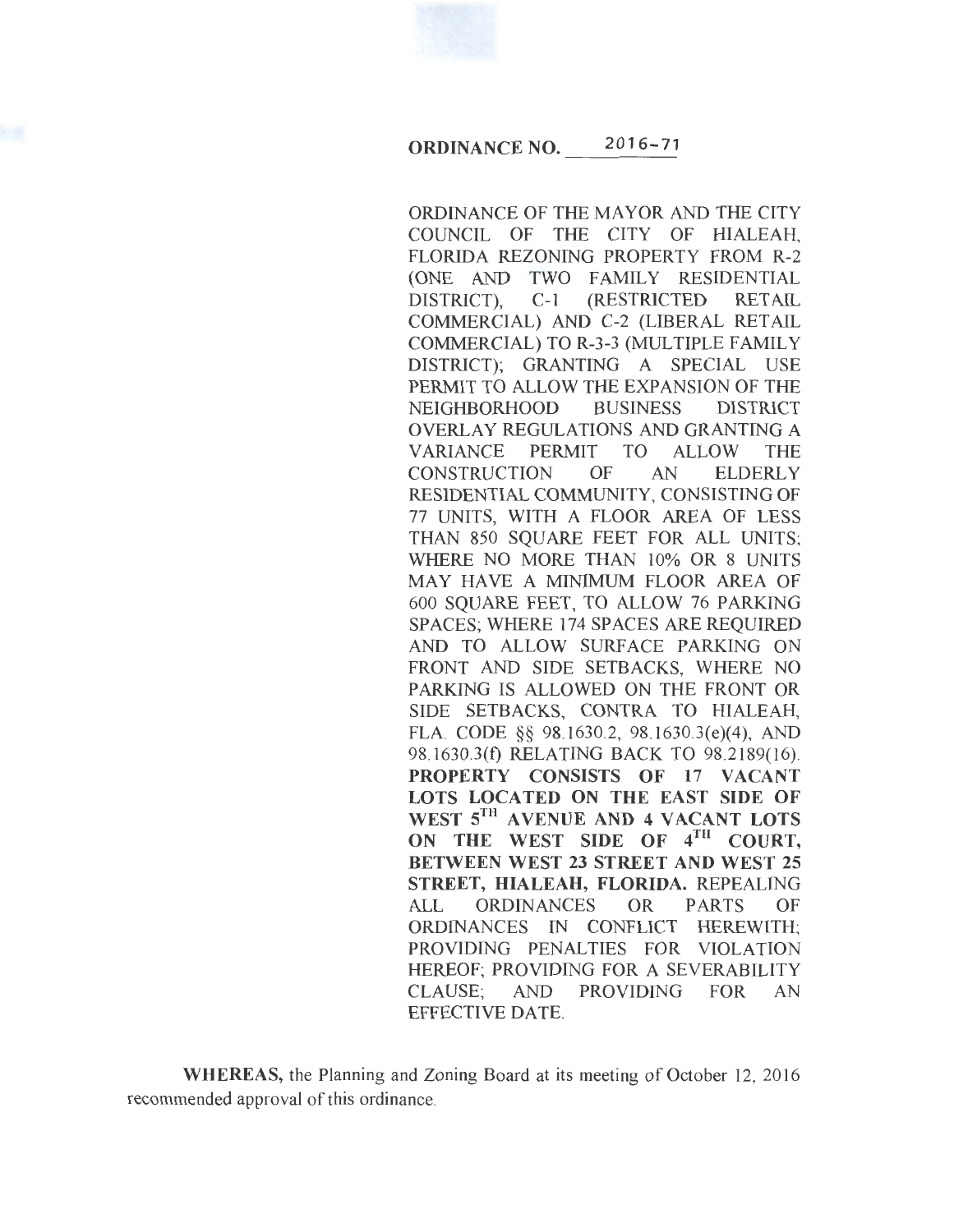# ORDINANCE NO. **<sup>2</sup> <sup>01</sup> 6-71** ---- Page 2

## NOW, THEREFORE, BE IT ORDAINED BY THE MAYOR AND THE CITY COUNCil., OF THE CITY OF HIALEAH, FLORIDA, THAT:

**Section 1.** The below-described property is hereby rezoned from R-2 (One and Two Family Residential District), C-1 (Restricted Retail Commercial) and C-2 (Liberal Retail Commercial) to R-3-3 (Multiple Family District) and granted a special use permit pursuant to Hialeah, Fla. Code §98.1630.8 to allow the expansion of the Neighborhood Business District overlay regulations.

**Section** 2: The below-described property is hereby granted a variance permit to allow the construction of an Elderly Residential Community, consisting of 77 units, all with a floor area of less than 850 square feet, where no more than 10% or 8 units may have a minimum of 600 square feet of floor area, to allow 76 parking spaces, where 174 are required, and to allow surface parking on front and side setbacks, where no parking is allowed on front or side setbacks, contra to Hialeah, Fla. Code §§ 98.1630.2, 98.1630.3(e)(4), and 98.1630.(£) relating back to 98.2189(16)a., which provide in pertinent part: "Each residential unit shall have minimum of 850 square feet, except that ten percent of residential units may have a minimum of 600 feet for studios or one bedroom units.", "To the extent that it is reasonably practical, no surface parking or loading areas shall be allowed on either a front setback or a side setback.", and "Parking for residential uses shall be two parking spaces for one or two bedrooms and one-half parking spaces for each additional bedroom. An additional one-quarter parking space for each dwelling unit shall be provided for guest parking." Property consists of 17 vacant lots located on the east side of West  $5<sup>th</sup>$  Avenue and four vacant lots on the West side of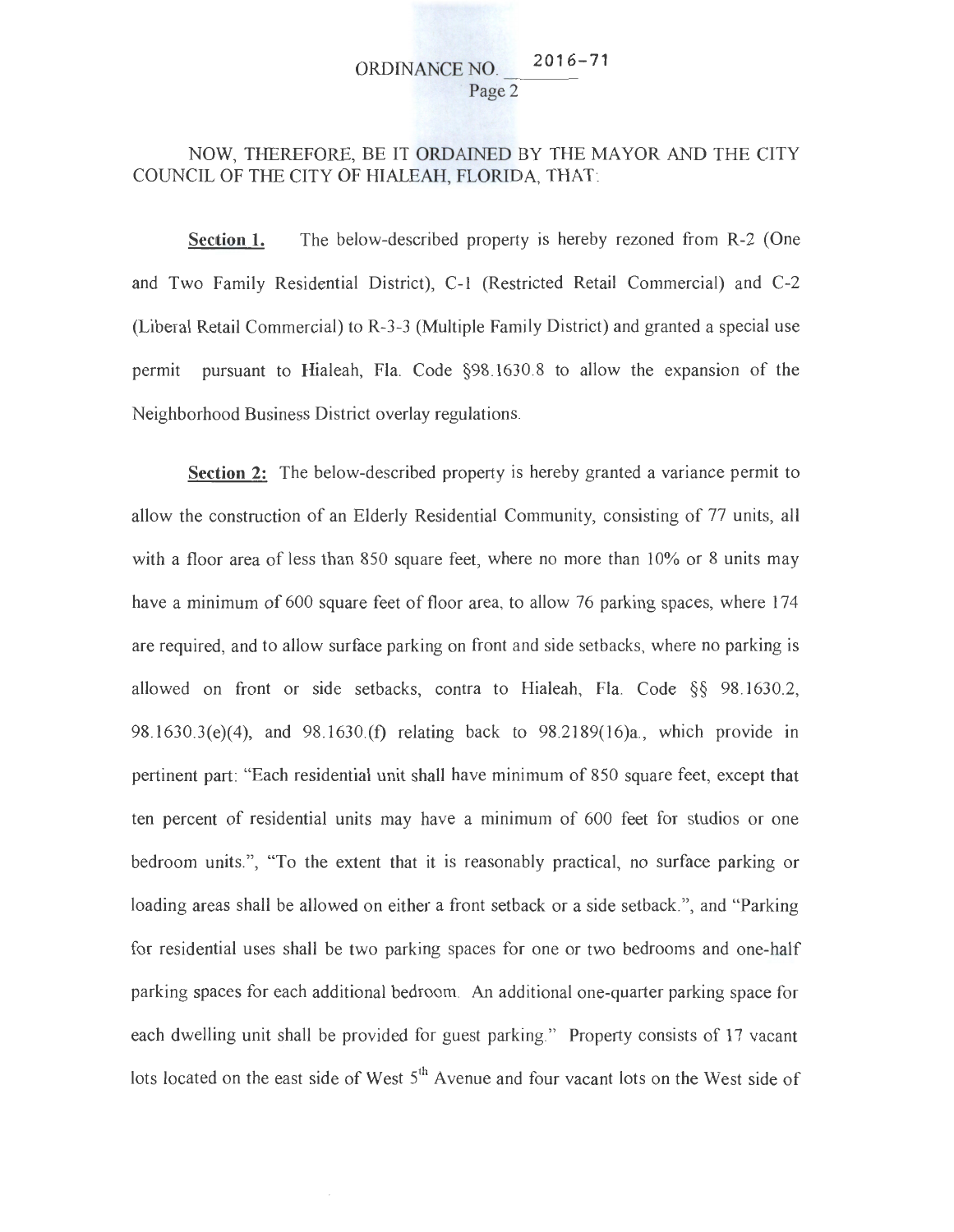# ORDINANCE NO. **2 01 6-71**  Page 3

4th Court, between West 23 Street and West 25 Street, Hialeah, Miami-Dade County,

Florida and legally described as follows:

LOTS 4, 5, 6 AND 15 THROUGH AND INCLUDING 31, IN BLOCK 21 OF "SEMINOLA CITY-SECTION N0.2", TOGETHER WITH THE WEST *Yz* OF THE 12 FOOT ALLEY LYING EAST OF SAID LOTS 15 THROUGH 31 , AND THE EAST *Yz* OF THE 12 FOOT ALLEY LYING WEST OF LOTS 4 AND 5, ACCORDING TO THE PLAT THEREOF, AS RECORDED IN PLAT BOOK 9, AT PAGE 154, OF THE PUBLIC RECORDS OF MIAMI-DADE COUNTY, FLORIDA.

### **Section 3: Repeal of Ordinances in Conflict.**

All ordinances or parts of ordinances in conflict herewith are hereby repealed to the extent of such conflict.

#### **Section 4: Penalties.**

Every person violating any provision of the Code or any ordinance, rule or regulation adopted or issued in pursuance thereof shall be assessed a civil penalty not to exceed \$500.00 within the discretion of the court or administrative tribunal having jurisdiction. Each act of violation and each day upon which any such violation shall occur shall constitute a separate offense. In addition to the penalty prescribed above, the city may pursue other remedies such as abatement of nuisance, injunctive relief, administrative adjudication and revocation of licenses or permits.

#### **Section 5: Severability Clause.**

If any phrase, clause, sentence, paragraph or section of this ordinance shall be declared invalid or unconstitutional by the judgment or decree of a court of competent